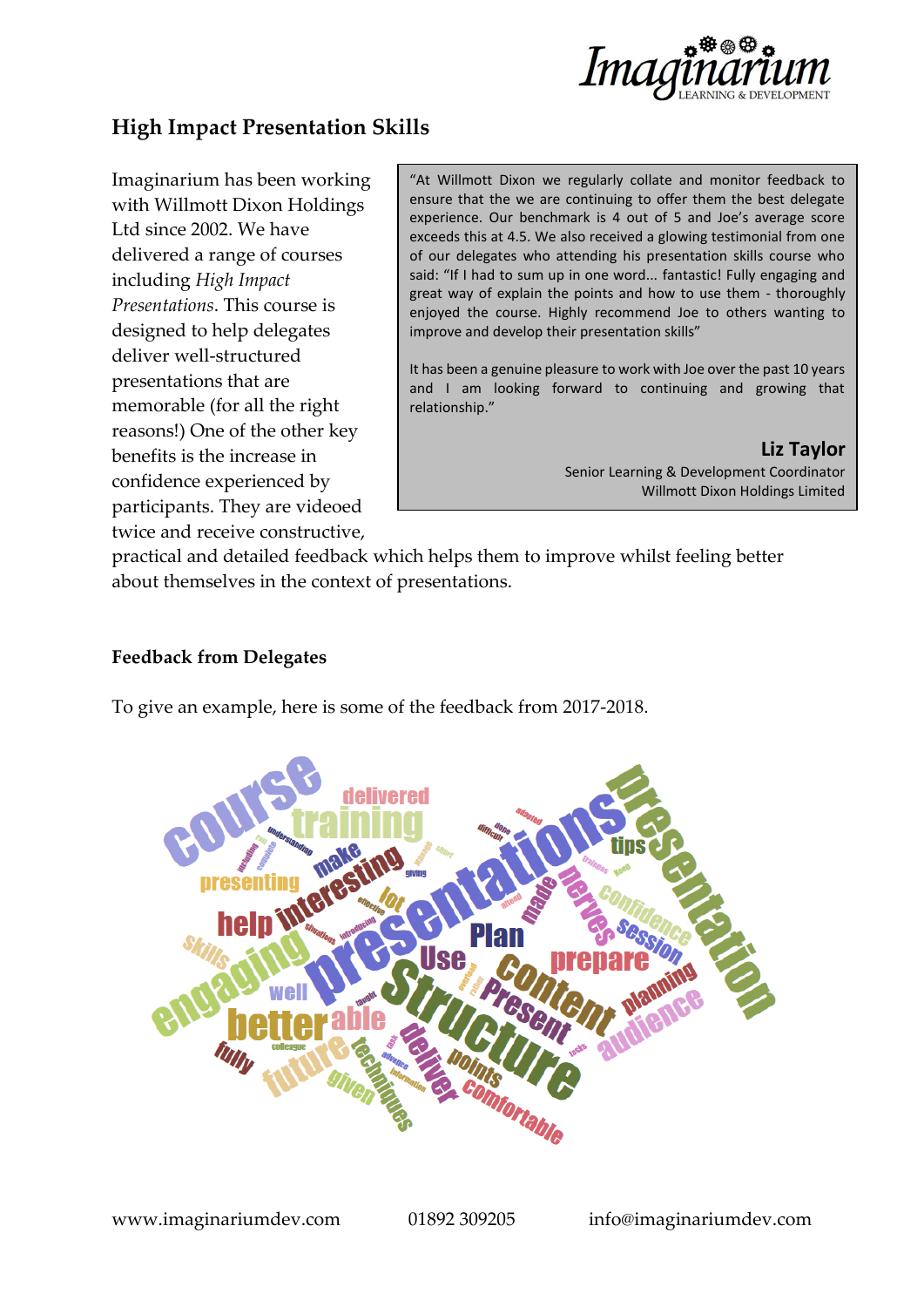

## *What will you do differently as a result of this training?*

- The course taught me how to make my training more interesting. By introducing a task for trainees to do this will help with them in understanding what the content was all about.
- Prepare for any training that I will be giving in advance and complete a dry run with a colleague.
- Keep the content of my training short and effective rather than an information overload
- Manage better difficult situations during the presentation.
- I have adapted my training session so that it is more engaging to those who attend, I have done this by including tasks / activities and sufficient time to take questions and welcome feedback as the session progresses.
- None it was well prepared & content was relevant
- I am able to structure presentations correctly now
- How I use different tools to help me present and trial runs/recordings Using the tips and tricks from the course, I feel I will be better able to deliver engaging and interesting presentations
- Better quality presentations, and advanced techniques to structure material. Items to consider re. nerves & body language
- Use mind maps to structure content.
- I will ensure that I will structure and prepare for all presentations to meet the requirements and deliver a successful presentation that is meaningful and achieves outcomes set by myself.
- The course has given me more confidence to conduct future presentations. It has helped with providing back -ground info on presentation structure, preplanning etc.
- I took home some great points which will aid all future presentations. Know how to deliver a good presentation
- With the knowledge from the course I will be able to structure any meeting or presentations a lot better. Present myself better.
- I will definitely think about all the aspects of presenting, i.e. posture/stance, engaging the audience, preparation/content.
- Apply various presentation techniques learnt on the course in work presentations in the future.
- Plan and structure my presentations on the skills learned on this course
- I am more confident in delivering presentations and I am fully aware of how to plan a presentation. Present differently.
- More polished presentation skills.
- structure the presentation to your audience and engage with your audience Improve my presentation planning
- Plan and prepare the content and structure of the topic to be presented the course has given very valuable tips on how to make presentations more